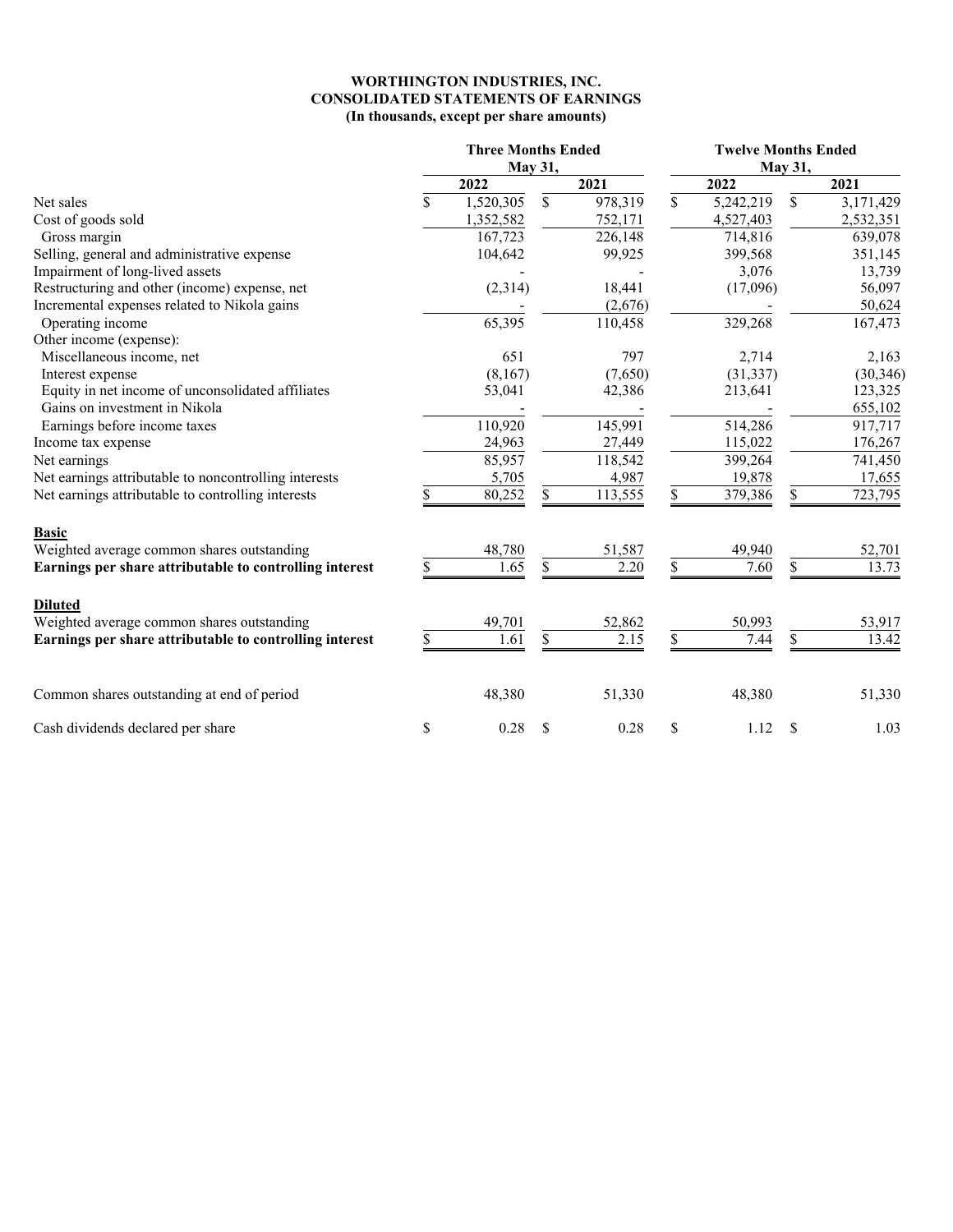## **CONSOLIDATED BALANCE SHEETS WORTHINGTON INDUSTRIES, INC. (In thousands)**

|                                                                                 |    |           | May 31, |           |  |
|---------------------------------------------------------------------------------|----|-----------|---------|-----------|--|
|                                                                                 |    | 2022      |         | 2021      |  |
| <b>Assets</b>                                                                   |    |           |         |           |  |
| Current assets:                                                                 |    |           |         |           |  |
| Cash and cash equivalents                                                       | \$ | 34,485    | S       | 640,311   |  |
| Receivables, less allowances of \$1,292 and \$608 at May 31, 2022               |    |           |         |           |  |
| and May 31, 2021, respectively                                                  |    | 857,493   |         | 639,964   |  |
| Inventories:                                                                    |    |           |         |           |  |
| Raw materials                                                                   |    | 323,609   |         | 266,208   |  |
| Work in process                                                                 |    | 255,019   |         | 183,413   |  |
| Finished products                                                               |    | 180,512   |         | 115,133   |  |
| Total inventories                                                               |    | 759,140   |         | 564,754   |  |
| Income taxes receivable                                                         |    | 20,556    |         | 1,958     |  |
| Assets held for sale                                                            |    | 20,318    |         | 51,956    |  |
| Prepaid expenses and other current assets                                       |    | 93,661    |         | 69,049    |  |
| Total current assets                                                            |    | 1,785,653 |         | 1,967,992 |  |
| Investments in unconsolidated affiliates                                        |    | 327,381   |         | 233,126   |  |
| Operating lease assets                                                          |    | 98,769    |         | 35,101    |  |
| Goodwill                                                                        |    | 401,469   |         | 351,056   |  |
| Other intangible assets, net of accumulated amortization of \$93,973 and        |    |           |         |           |  |
| \$80,513 at May 31, 2022 and May 31, 2021, respectively                         |    | 299,017   |         | 240,387   |  |
| Other assets                                                                    |    | 34,394    |         | 30,566    |  |
| Property, plant and equipment:                                                  |    |           |         |           |  |
| Land                                                                            |    | 51,483    |         | 21,744    |  |
| Buildings and improvements                                                      |    | 303,269   |         | 271,196   |  |
| Machinery and equipment                                                         |    | 1,196,806 |         | 1,046,065 |  |
|                                                                                 |    |           |         |           |  |
| Construction in progress                                                        |    | 59,363    |         | 53,903    |  |
| Total property, plant and equipment                                             |    | 1,610,921 |         | 1,392,908 |  |
| Less: accumulated depreciation                                                  |    | 914,581   |         | 877,891   |  |
| Total property, plant and equipment, net                                        |    | 696,340   |         | 515,017   |  |
| <b>Total assets</b>                                                             |    | 3,643,023 | \$      | 3,373,245 |  |
| <b>Liabilities and equity</b>                                                   |    |           |         |           |  |
| Current liabilities:                                                            |    |           |         |           |  |
| Accounts payable                                                                | \$ | 668,438   | \$      | 567,392   |  |
| Short-term borrowings                                                           |    | 47,997    |         |           |  |
| Accrued compensation, contributions to employee benefit plans and related taxes |    | 117,530   |         | 137,698   |  |
| Dividends payable                                                               |    | 15,988    |         | 16,536    |  |
| Other accrued items                                                             |    | 70,125    |         | 52,250    |  |
| Current operating lease liabilities                                             |    | 11,618    |         | 9,947     |  |
| Income taxes payable                                                            |    | 300       |         | 3,620     |  |
| Current maturities of long-term debt                                            |    | 265       |         | 458       |  |
| Total current liabilities                                                       |    | 932,261   |         | 787,901   |  |
| Other liabilities                                                               |    | 115,991   |         | 82,824    |  |
| Distributions in excess of investment in unconsolidated affiliate               |    | 81,149    |         | 99,669    |  |
| Long-term debt                                                                  |    | 696,345   |         | 710,031   |  |
| Noncurrent operating lease liabilities                                          |    | 88,183    |         | 27,374    |  |
| Deferred income taxes, net                                                      |    | 115,132   |         | 113,751   |  |
| Total liabilities                                                               |    | 2,029,061 |         | 1,821,550 |  |
| Shareholders' equity - controlling interest                                     |    | 1,480,752 |         | 1,398,193 |  |
| Noncontrolling interests                                                        |    | 133,210   |         | 153,502   |  |
| Total equity                                                                    |    | 1,613,962 |         | 1,551,695 |  |
| <b>Total liabilities and equity</b>                                             |    |           |         | 3,373,245 |  |
|                                                                                 | S  | 3,643,023 | \$      |           |  |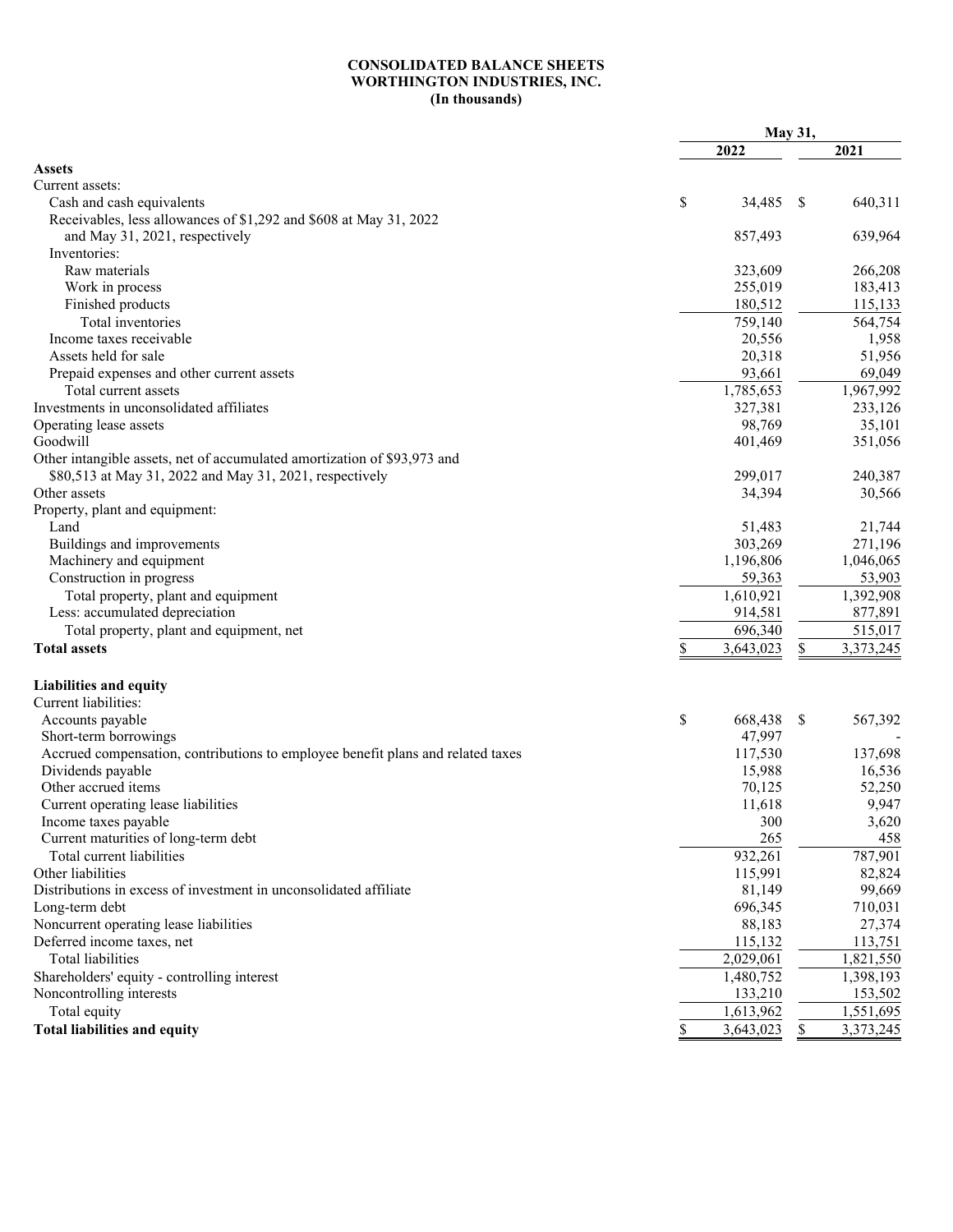## **WORTHINGTON INDUSTRIES, INC. CONSOLIDATED STATEMENTS OF CASH FLOWS (In thousands)**

|                                                                         | <b>Three Months Ended</b><br>May 31, |            |    |            | <b>Twelve Months Ended</b><br>May 31, |               |  |
|-------------------------------------------------------------------------|--------------------------------------|------------|----|------------|---------------------------------------|---------------|--|
|                                                                         |                                      | 2022       |    | 2021       | 2022                                  | 2021          |  |
| <b>Operating activities:</b>                                            |                                      |            |    |            |                                       |               |  |
| Net earnings                                                            | \$                                   | 85,957     | \$ | 118,542    | \$<br>399,264                         | \$<br>741,450 |  |
| Adjustments to reconcile net earnings to net cash provided by operating |                                      |            |    |            |                                       |               |  |
| activities:                                                             |                                      |            |    |            |                                       |               |  |
| Depreciation and amortization                                           |                                      | 28,248     |    | 21,990     | 98,827                                | 87,654        |  |
| Impairment of long-lived assets                                         |                                      |            |    |            | 3,076                                 | 13,739        |  |
| Provision for (benefit from) deferred income taxes                      |                                      | 5,839      |    | (4,304)    | 19,175                                | 4,822         |  |
| Bad debt expense (income)                                               |                                      | 63         |    | (95)       | 959                                   | (255)         |  |
| Equity in net income of unconsolidated affiliates, net of               |                                      |            |    |            |                                       |               |  |
| distributions                                                           |                                      | (30, 487)  |    | (16, 881)  | (113, 583)                            | (32,318)      |  |
| Net (gain) loss on sale of assets                                       |                                      | (2,320)    |    | 18,293     | (16, 150)                             | 53,607        |  |
| Stock-based compensation                                                |                                      | 4,141      |    | 4,692      | 16,100                                | 19,129        |  |
| Gains on investment in Nikola                                           |                                      |            |    |            |                                       | (655, 102)    |  |
| Charitable contribution of Nikola shares                                |                                      |            |    |            |                                       | 20,653        |  |
| Changes in assets and liabilities, net of impact of acquisitions:       |                                      |            |    |            |                                       |               |  |
| Receivables                                                             |                                      | 4,123      |    | (112, 535) | (151, 328)                            | (223, 254)    |  |
| Inventories                                                             |                                      | 111,323    |    | (163, 149) | (118, 490)                            | (169,740)     |  |
| Accounts payable                                                        |                                      | (38, 737)  |    | 157,593    | 12,230                                | 315,222       |  |
| Accrued compensation and employee benefits                              |                                      | 23,576     |    | 27,134     | (29, 348)                             | 75,725        |  |
| Income taxes payable                                                    |                                      | (4, 490)   |    | (33,896)   | (5,977)                               | 2,671         |  |
| Other operating items, net                                              |                                      | (22, 398)  |    | 22,923     | (44, 643)                             | 20,376        |  |
| Net cash provided by operating activities                               |                                      | 164,838    |    | 40,307     | 70,112                                | 274,379       |  |
| <b>Investing activities:</b>                                            |                                      |            |    |            |                                       |               |  |
| Investment in property, plant and equipment                             |                                      | (22,796)   |    | (16, 857)  | (94,600)                              | (82, 178)     |  |
| Purchase of noncontrolling interest in WSP - Taylor                     |                                      | (6, 811)   |    |            | (6, 811)                              |               |  |
| Acquisitions, net of cash acquired                                      |                                      | 548        |    | 203        | (376, 713)                            | (129, 615)    |  |
| Proceeds from sale of assets, net of selling costs                      |                                      | 4,032      |    | 25,259     | 39,936                                | 45,854        |  |
| Proceeds from sale of Nikola shares                                     |                                      |            |    |            |                                       | 634,449       |  |
| Net cash provided (used) by investing activities                        |                                      | (25, 027)  |    | 8,605      | (438, 188)                            | 468,510       |  |
| <b>Financing activities:</b>                                            |                                      |            |    |            |                                       |               |  |
| Net proceeds from (repayments of) short-term borrowings                 |                                      | (63, 912)  |    |            | 41,726                                |               |  |
| Principal payments on long-term obligations                             |                                      | (11)       |    | (330)      | (565)                                 | (622)         |  |
| Proceeds from issuance of common shares, net of tax withholdings        |                                      | 236        |    | 4,872      | (6,280)                               | 6,581         |  |
| Payments to noncontrolling interests                                    |                                      | (19, 724)  |    | (2,880)    | (35,160)                              | (10,690)      |  |
| Repurchase of common shares                                             |                                      | (52, 406)  |    | (46, 804)  | (180, 248)                            | (192, 054)    |  |
| Dividends paid                                                          |                                      | (13, 833)  |    | (12, 964)  | (57, 223)                             | (52,991)      |  |
| Net cash used by financing activities                                   |                                      | (149, 650) |    | (58, 106)  | (237,750)                             | (249,776)     |  |
|                                                                         |                                      |            |    |            |                                       | 493,113       |  |
| Increase (decrease) in cash and cash equivalents                        |                                      | (9, 839)   |    | (9,194)    | (605, 826)                            |               |  |
| Cash and cash equivalents at beginning of year                          |                                      | 44,324     |    | 649,505    | 640,311                               | 147,198       |  |
| Cash and cash equivalents at end of year                                | \$                                   | 34,485     | \$ | 640,311    | \$<br>34,485                          | \$<br>640,311 |  |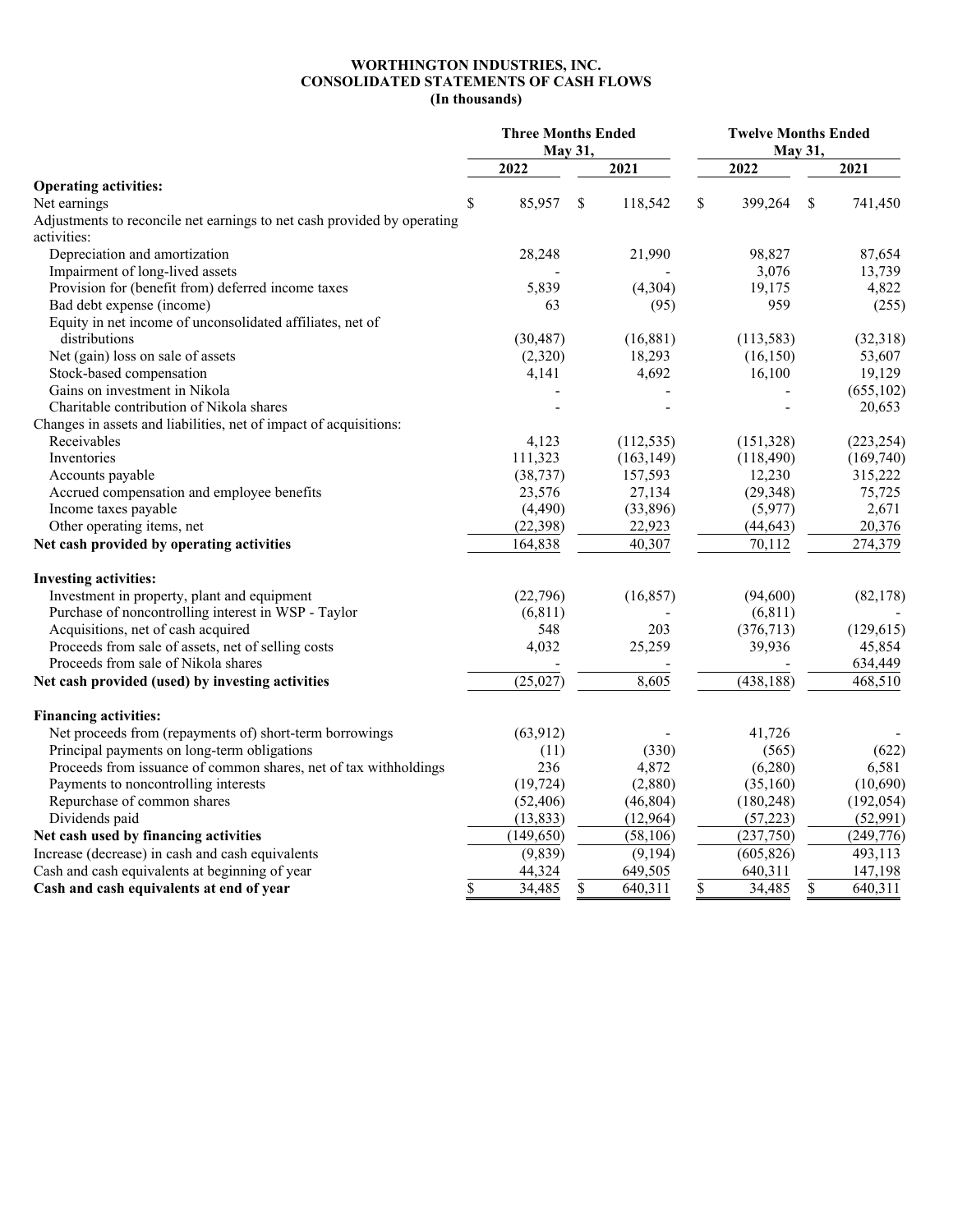## **WORTHINGTON INDUSTRIES, INC. NON-GAAP FINANCIAL MEASURES / SUPPLEMENTAL DATA (In thousands, except volume and per share amounts)**

The Company reports its financial results in accordance with accounting principles generally accepted in the United States (GAAP). The Company also presents adjusted operating income and adjusted net earnings per diluted share attributable to controlling interest, which generally exclude impairment and restructuring charges as well as other items that management believes are not reflective of, and thus should not be included when evaluating the performance of its ongoing operations. Additionally, the Company presents adjusted earnings before interest and taxes attributable to controlling interest ("adjusted EBIT") for purposes of evaluating segment performance. These represent non-GAAP financial measures and are used by management to evaluate the Company's performance, engage in financial and operational planning and determine incentive compensation because it believes that these measures provide additional perspective and, in some circumstances are more closely correlated to, the performance of the Company's ongoing operations.

The following provides a reconciliation to adjusted operating income and adjusted earnings per diluted share from the most comparable GAAP measures for the three months ended May 31, 2022 and 2021.

|                                     | Three Months Ended May 31, 2022 |              |                 |           |            |             |                 |  |               |  |  |  |
|-------------------------------------|---------------------------------|--------------|-----------------|-----------|------------|-------------|-----------------|--|---------------|--|--|--|
|                                     |                                 |              |                 |           |            |             | Net Earnings    |  |               |  |  |  |
|                                     |                                 |              |                 |           | Income Tax |             | Attributable to |  |               |  |  |  |
|                                     | Operating                       |              | Earnings Before |           | Expense    | Controlling |                 |  | Earnings per  |  |  |  |
|                                     | Income                          | Income Taxes |                 | (Benefit) |            |             | Interest $(1)$  |  | Diluted Share |  |  |  |
| <b>GAAP</b>                         | 65.395 \$                       |              | 110,920 \$      |           | 24,963 \$  |             | 80,252 \$       |  | 1.61          |  |  |  |
| Restructuring and other income, net | (2,314)                         |              | (2,314)         |           | 570        |             | (1, 847)        |  | (0.03)        |  |  |  |
| <b>Non-GAAP</b>                     | 63,081 \$                       |              | 108,606 \$      |           | 24,393 \$  |             | 78,405 \$       |  | 1.58          |  |  |  |
|                                     |                                 |              |                 |           |            |             |                 |  |               |  |  |  |

|                                              |           | Three Months Ended May 31, 2021 |                |  |                 |              |  |                 |  |               |  |  |
|----------------------------------------------|-----------|---------------------------------|----------------|--|-----------------|--------------|--|-----------------|--|---------------|--|--|
|                                              |           |                                 |                |  |                 |              |  | Net Earnings    |  |               |  |  |
|                                              |           |                                 |                |  |                 | Income Tax   |  | Attributable to |  |               |  |  |
|                                              |           |                                 | Operating      |  | Earnings Before | Expense      |  | Controlling     |  | Earnings per  |  |  |
|                                              |           |                                 | Income         |  | Income Taxes    | (Benefit)    |  | Interest $(1)$  |  | Diluted Share |  |  |
| <b>GAAP</b>                                  |           | ۰D                              | 110.458 \$     |  | 145,991 \$      | 27,449 \$    |  | 113,555 \$      |  | 2.15          |  |  |
| Restructuring and other expense, net         |           |                                 | 18.441         |  | 18.441          | (7, 413)     |  | 10.998          |  | 0.20          |  |  |
| Incremental expenses related to Nikola gains |           |                                 | (2,676)        |  | (2,676)         | 1,544        |  | (1,132)         |  | (0.02)        |  |  |
| <b>Non-GAAP</b>                              |           |                                 | 126,223 \$     |  | 161,756 \$      | 33,318 \$    |  | 123,421 \$      |  | 2.33          |  |  |
|                                              | Change \$ |                                 | $(63, 142)$ \$ |  | $(53,150)$ \$   | $(8,925)$ \$ |  | $(45,016)$ \$   |  | (0.75)        |  |  |

The following provides a reconciliation to adjusted operating income and adjusted earnings per diluted share from the most comparable GAAP measures for the year ended May 31, 2022 and 2021.

|                                     | Twelve Months Ended May 31, 2022 |            |  |                 |  |            |  |                 |  |               |  |
|-------------------------------------|----------------------------------|------------|--|-----------------|--|------------|--|-----------------|--|---------------|--|
|                                     |                                  |            |  |                 |  |            |  | Net Earnings    |  |               |  |
|                                     |                                  |            |  |                 |  | Income Tax |  | Attributable to |  |               |  |
|                                     |                                  | Operating  |  | Earnings Before |  | Expense    |  | Controlling     |  | Earnings per  |  |
|                                     |                                  | Income     |  | Income Taxes    |  | (Benefit)  |  | Interest $(1)$  |  | Diluted Share |  |
| <b>GAAP</b>                         |                                  | 329,268 \$ |  | 514.286 \$      |  | 115,022 \$ |  | 379,386 \$      |  | 7.44          |  |
| Impairment of long-lived assets     |                                  | 3.076      |  | 3.076           |  | (450)      |  | 1.486           |  | 0.03          |  |
| Restructuring and other income, net |                                  | (17,096)   |  | (17,096)        |  | 2.598      |  | (8,572)         |  | (0.17)        |  |
| <b>Non-GAAP</b>                     |                                  | 315,248 \$ |  | 500,266 \$      |  | 112,874 \$ |  | 372,300 \$      |  | 7.30          |  |

**Twelve Months Ended May 31, 2021** 

|                                              |           | Twelve Months Ended May 31, 2021 |            |  |                 |  |              |  |                 |  |               |
|----------------------------------------------|-----------|----------------------------------|------------|--|-----------------|--|--------------|--|-----------------|--|---------------|
|                                              |           |                                  |            |  |                 |  |              |  | Net Earnings    |  |               |
|                                              |           |                                  |            |  |                 |  | Income Tax   |  | Attributable to |  |               |
|                                              |           | Operating                        |            |  | Earnings Before |  | Expense      |  | Controlling     |  | Earnings per  |
|                                              |           |                                  | Income     |  | Income Taxes    |  | (Benefit)    |  | Interest $(1)$  |  | Diluted Share |
| <b>GAAP</b>                                  |           | Ъ.                               | 167,473 \$ |  | 917,717 \$      |  | $176,267$ \$ |  | 723,795 \$      |  | 13.42         |
| Impairment of long-lived assets              |           |                                  | 13.739     |  | 13.739          |  | (3,200)      |  | 10,539          |  | 0.20          |
| Restructuring and other expense, net         |           |                                  | 56,097     |  | 56,097          |  | (29, 450)    |  | 26,421          |  | 0.50          |
| Incremental expenses related to Nikola gains |           |                                  | 50,624     |  | 50,624          |  | (10,241)     |  | 40.383          |  | 0.75          |
| Gains on investment in Nikola                |           |                                  |            |  | (655, 102)      |  | 136,035      |  | (519,067)       |  | (9.63)        |
| <b>Non-GAAP</b>                              |           |                                  | 287,933 \$ |  | 383,075 \$      |  | 83,123 \$    |  | 282,071 \$      |  | 5.24          |
|                                              | Change \$ |                                  | 27,315 \$  |  | 117,191 \$      |  | 29,751 \$    |  | 90,229 \$       |  | 2.06          |

 $\frac{1}{1}$  Excludes the impact of the noncontrolling interest.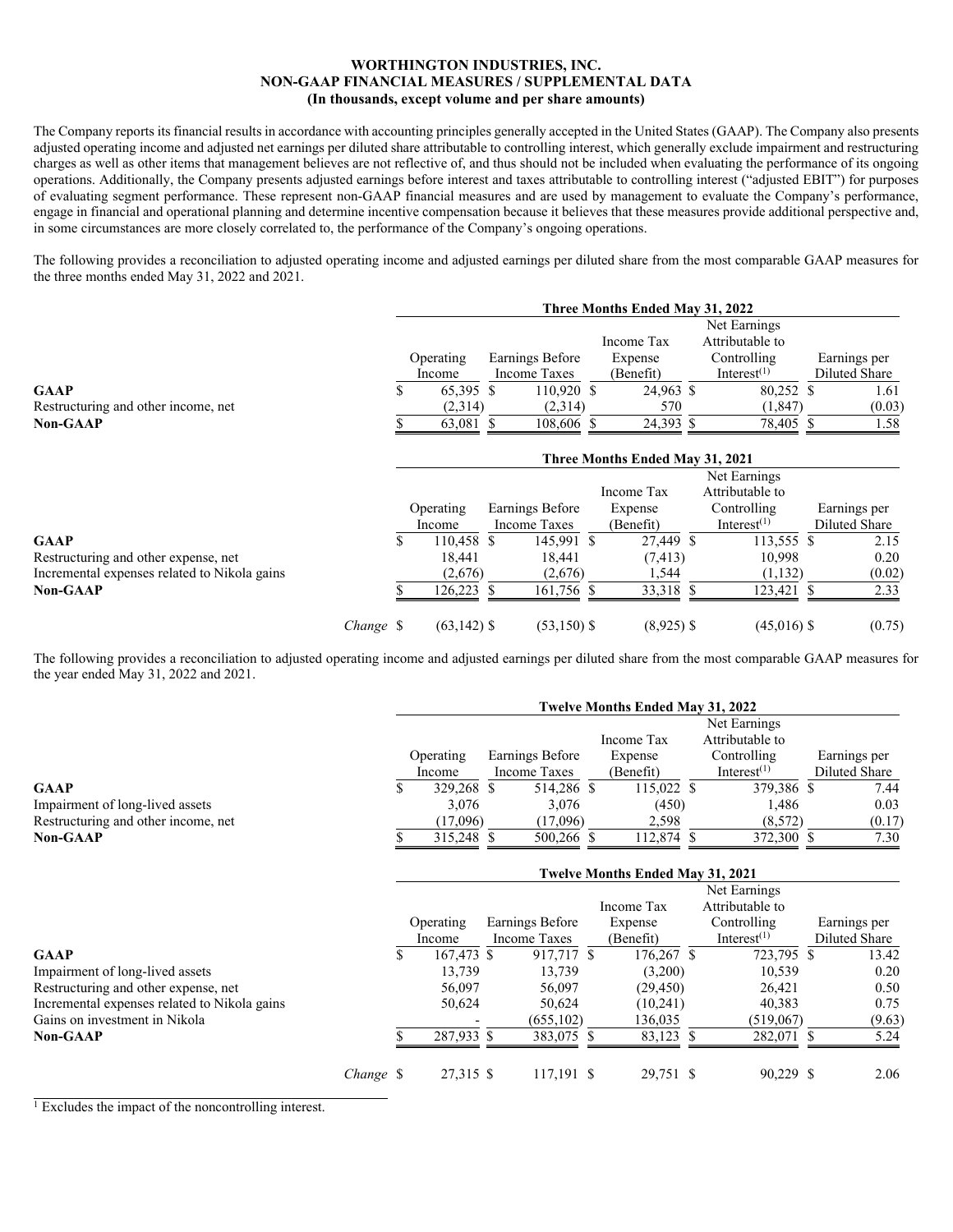To further assist in the analysis of segment results for the periods presented, the following volume and sales information for the three and twelve months ended May 31, 2022 and 2021 has been provided along with a reconciliation of adjusted EBIT to the most comparable GAAP measure, which is operating income for purposes of measuring segment profit:

|                                                                 | Three Months Ended May 31, 2022 |              |          |                          |  |            |              |          |              |          |  |  |
|-----------------------------------------------------------------|---------------------------------|--------------|----------|--------------------------|--|------------|--------------|----------|--------------|----------|--|--|
|                                                                 |                                 |              |          |                          |  |            | Sustainable  |          |              |          |  |  |
|                                                                 |                                 | Steel        |          | Consumer                 |  | Building   | Energy       |          |              |          |  |  |
|                                                                 |                                 | Processing   | Products |                          |  | Products   | Solutions    | Other    | Consolidated |          |  |  |
| Volume (tons/units)                                             |                                 | 1.042.465    |          | 22,008,912               |  | 3,469,962  | 181,026      |          |              | n/a      |  |  |
| <b>Sales</b>                                                    | \$                              | 1,119,808 \$ |          | 186,212 \$               |  | 172,945 \$ | 41,335 \$    | 5        |              | ,520,305 |  |  |
| Operating income (loss)                                         | \$                              | 16,877 \$    |          | 29,734 \$                |  | 19,834 \$  | $(1,756)$ \$ | 706 \$   |              | 65,395   |  |  |
| Restructuring and other income, net                             |                                 | (2,281)      |          |                          |  |            |              | (33)     |              | (2,314)  |  |  |
| Adjusted operating income (loss)                                |                                 | 14,596       |          | 29,734                   |  | 19,834     | (1,756)      | 673      |              | 63,081   |  |  |
| Miscellaneous income, net                                       |                                 | 827          |          | (245)                    |  | 99         | 80           | (110)    |              | 651      |  |  |
| Equity in net income of unconsolidated affiliates $(1)$         |                                 | 6,922        |          |                          |  | 43,634     |              | 2,485    |              | 53,041   |  |  |
| Less: Net earnings attributable to noncontrolling interests (2) |                                 | 5,809        |          | $\overline{\phantom{0}}$ |  |            |              |          |              | 5,809    |  |  |
| Adjusted earnings before interest and taxes                     |                                 | 16,536 \$    |          | 29,489 \$                |  | 63,567 \$  | $(1,676)$ \$ | 3,048 \$ |              | 110,964  |  |  |

|                                                                   | Three Months Ended May 31, 2021 |              |  |                          |  |            |           |              |  |              |  |              |
|-------------------------------------------------------------------|---------------------------------|--------------|--|--------------------------|--|------------|-----------|--------------|--|--------------|--|--------------|
|                                                                   |                                 |              |  |                          |  |            |           | Sustainable  |  |              |  |              |
|                                                                   |                                 | <b>Steel</b> |  | Consumer                 |  | Building   | Energy    |              |  |              |  |              |
|                                                                   |                                 | Processing   |  | Products                 |  | Products   | Solutions |              |  | Other        |  | Consolidated |
| Volume (tons/units)                                               |                                 | 1.099.477    |  | 21,518,383               |  | 3,389,854  |           | 252,366      |  |              |  | n/a          |
| Sales                                                             | S                               | 655,177 \$   |  | 157,492 \$               |  | 123,689 \$ |           | $40,908$ \$  |  | $1,053$ \$   |  | 978,319      |
| Operating income (loss)                                           | \$                              | 94,333 \$    |  | 19.344 \$                |  | $8,043$ \$ |           | $(6,448)$ \$ |  | $(4,814)$ \$ |  | 110,458      |
| Restructuring and other expense, net                              |                                 | 79           |  | (78)                     |  | 256        |           | 10,293       |  | 7,891        |  | 18,441       |
| Incremental expenses related to Nikola gains                      |                                 |              |  |                          |  |            |           |              |  | (2,676)      |  | (2,676)      |
| Adjusted operating income                                         |                                 | 94,412       |  | 19,266                   |  | 8,299      |           | 3,845        |  | 401          |  | 126,223      |
| Miscellaneous income, net                                         |                                 | (127)        |  | (264)                    |  | 104        |           | 11           |  | 1,073        |  | 797          |
| Equity in net income of unconsolidated affiliates (1)             |                                 | 8,571        |  | $\overline{\phantom{0}}$ |  | 32,824     |           | -            |  | 991          |  | 42,386       |
| Less: Net earnings attributable to noncontrolling interests $(2)$ |                                 | 5,025        |  | $\overline{\phantom{0}}$ |  |            |           |              |  |              |  | 5,025        |
| Adjusted earnings (loss) before interest and taxes                |                                 | 97,831 \$    |  | 19.002 \$                |  | 41,227 \$  |           | 3,856 \$     |  | 2,465 \$     |  | 164,381      |

 $<sup>(1)</sup>$  See supplemental break-out of equity income by unconsolidated affiliate in the table below.</sup>

(2) Excludes the noncontrolling interest portion of restructuring charges of \$104 and \$38 for the three months ended May 31, 2022 and 2021, respectively.

|                                                                   | Twelve months ended May 31, 2022 |              |            |  |            |             |  |                  |     |              |  |  |
|-------------------------------------------------------------------|----------------------------------|--------------|------------|--|------------|-------------|--|------------------|-----|--------------|--|--|
|                                                                   |                                  |              |            |  |            | Sustainable |  |                  |     |              |  |  |
|                                                                   |                                  | <b>Steel</b> | Consumer   |  |            | Energy      |  |                  |     |              |  |  |
|                                                                   |                                  | Processing   | Products   |  | Products   | Solutions   |  | Other            |     | Consolidated |  |  |
| Volume (tons/units)                                               |                                  | 4.170.931    | 82,393,013 |  | 11,707,258 | 610.811     |  |                  |     | n/a          |  |  |
| <b>Sales</b>                                                      |                                  | 3,933,021 \$ | 636,478 \$ |  | 541,757 \$ | 130,954     |  | S                | 9\$ | 5,242,219    |  |  |
| Operating income (loss)                                           | \$                               | 199.120 \$   | 94,378 \$  |  | 39,905 \$  | (6,157)     |  | $2,022$ \$<br>-S |     | 329,268      |  |  |
| Impairment of long-lived assets                                   |                                  | 3.076        |            |  |            |             |  |                  |     | 3,076        |  |  |
| Restructuring and other income, net                               |                                  | (14, 480)    |            |  | (35)       | (143)       |  | (2,438)          |     | (17,096)     |  |  |
| Adjusted operating income (loss)                                  |                                  | 187,716      | 94.378     |  | 39,870     | (6,300)     |  | (416)            |     | 315,248      |  |  |
| Miscellaneous income, net                                         |                                  | 862          | (76)       |  | 240        | 64          |  | 1,624            |     | 2,714        |  |  |
| Equity in net income of unconsolidated affiliates $(3)$           |                                  | 29.787       |            |  | 176,498    |             |  | 7,356            |     | 213,641      |  |  |
| Less: Net earnings attributable to noncontrolling interests $(4)$ |                                  | 15,093       |            |  |            |             |  |                  |     | 15,093       |  |  |
| Adjusted earnings (loss) before interest and taxes                |                                  | 203,272 \$   | 94,302 \$  |  | 216,608 \$ | (6,236)     |  | 8,564 \$         |     | 516,510      |  |  |